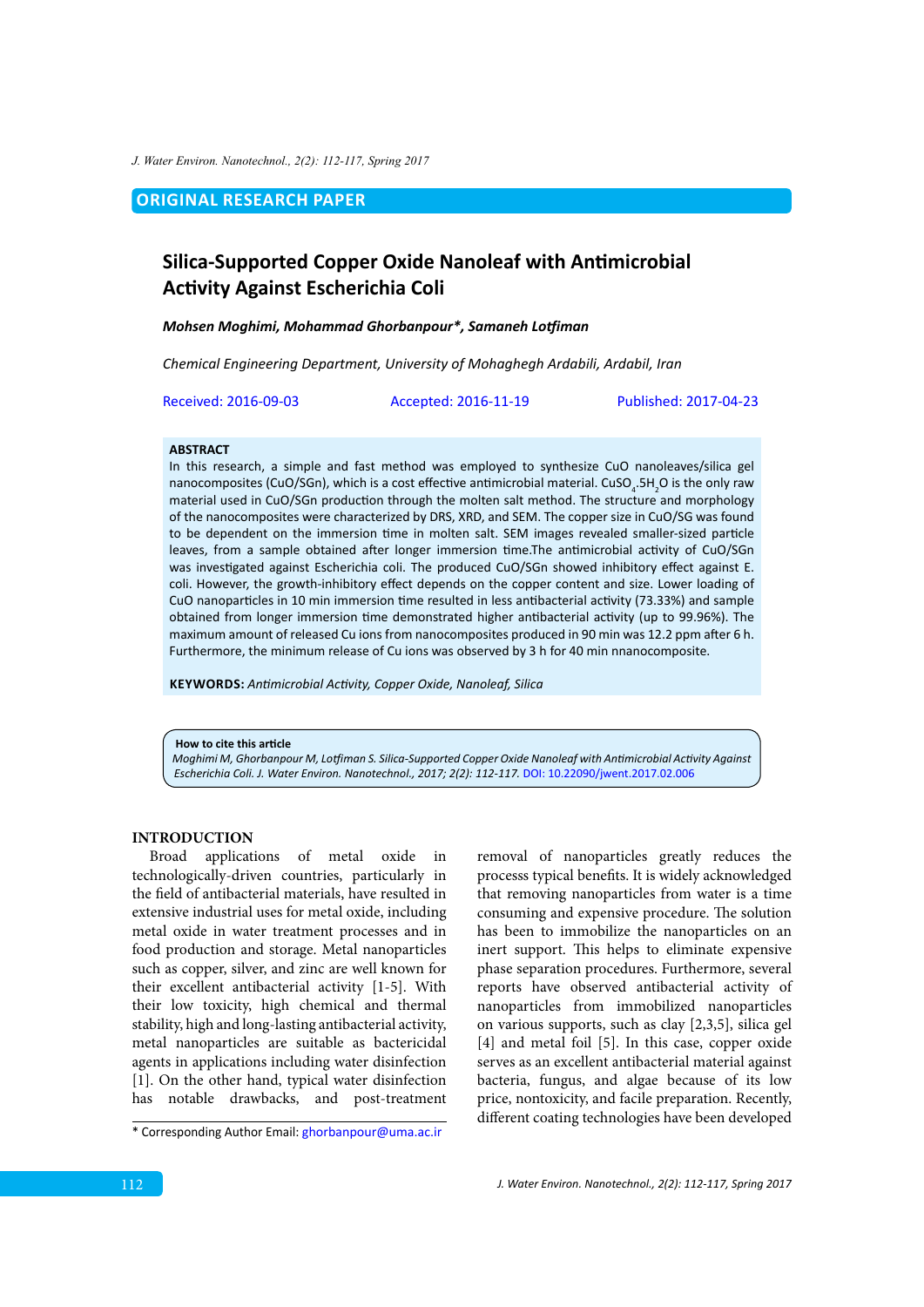*M. Moghimi et al. / Silica-Supported Copper Oxide Nanoleaf*



Fig. 1. Appearance and color of (a) sinca get and CuO/SGn nanocomposites with immersion times of (b) 10, (c) 20, (d) 40, (e) 60, and (f) 90 min. Fig. 1. Appearance and color of (a) silica gel and CuO/SGn nanocomposites

to produce Cu/nanocomposites as antibacterial materials [7,8].

Various synthesis methods have been researched for the preparation of nanostructures, such as hydrothermal, thermal oxidation, solgel, wetchemical, electrochemical deposition, sputtering, thermal evaporation, thermal relaxation, alkaline ion exchange and anodizing [3, 9-17]. Different morphological nanostructures of CuO have been reported in recent years, such as ribbonlike CuO [12], spindle-like 314] and 2D leaf-like [14,15]. For example, Zhu *et al.* [16] synthesized one-dimensional CuO nanowires by thermal transformation of  $\mathrm{Cu(OH)}_{2}$  nanowires, made from  $Cu_{7}C_{14}$ (OH)10H<sub>2</sub>O. Liang *et al.* [10] successfully synthesized 2D CuO nanoleaves by microwave heating of an aqueous solution containing copper salt and sodium hydroxide. Most reported preparation methods of CuO nanostructure still exhibit several deficiencies, such as time constraints, special instrumentation requirements, complex operation, and high cost. Thus, the development of a simple, rapid, and relatively inexpensive technique to prepare CuO nanostructures is necessary and attractive.

This research introduces a novel method for covering a surface in order to produce antibacterial material via the molten salt method. Synthesis of CuO/SGn through molten salt involves selecting a molten salt like  $CuSO<sub>4</sub>$  for use as a solvent in a medium for preparing complex oxides from the salts constituent materials. For this reason,  $CuSO<sub>4</sub>$  and silica gel were heated to the salts estimated melting point. This method can easily be

expanded for large-scale commercial production. The characteristics of the produced powder are controlled by selecting the heating time. Then, the reacted mass is cooled to room temperature and washed with water to remove the salt. A complex oxide powder is obtained after drying. In contrast with other common methods, expensive equipment and chemical reagents are unnecessary. Therefore, minimum process time, high purity, and inexpensive substrates are the main advantages of our product, enabling it to be produced on an industrial scale.

# **EXPERIMENT**

## *Materials*

All reagents were of analytical grade and were used as received without further refinement. Also,all aqueous solutions were prepared with distilled water. Silica gel,  $CuSO<sub>4</sub>$ .5H<sub>2</sub>O, Mueller-Hinton agar broth, and nutrient agar were purchased from Merck Co., Inc. (Tehran, Iran). The bacterial strain used for the antibacterial activity was gram-negative Escherichia coli (PTCC 1270), received from the Iranian Research Organization for Science and Technology (Tehran, Iran).

#### *CuO/SGn Preparation*

Silica gel was immersed in the melted CuSO<sub>4</sub>.5H<sub>2</sub>O at 550–560 °C for 10, 20, 40, 60, and 90 min. This operation was conducted using 5 g of silica gel and 5 g of  $CuSO<sub>4</sub>$ .5H<sub>2</sub>O. After this step, the silica gel was adequately washed with distilled water and sanitation. After dissolving, the product was dried in an oven.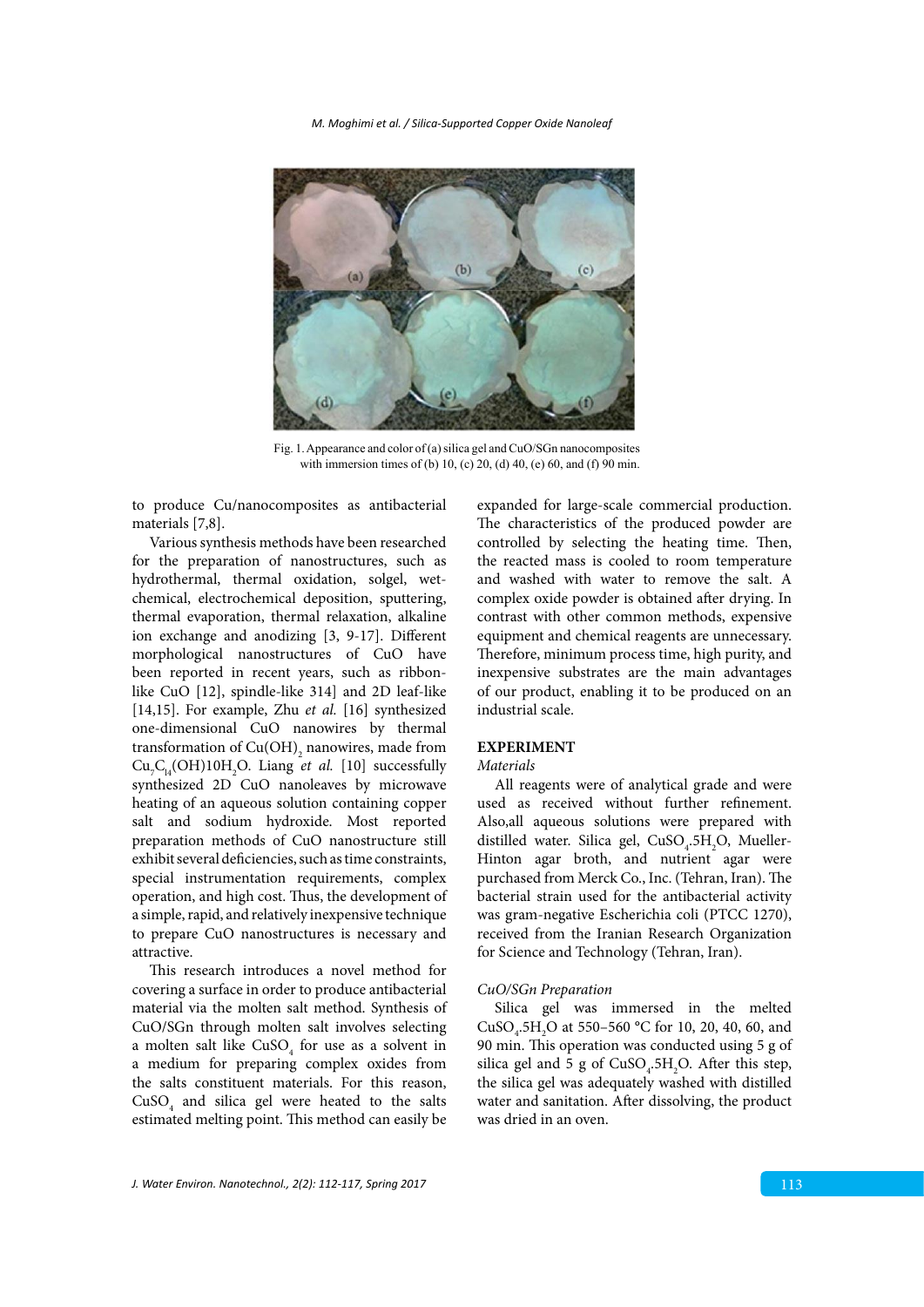



Fig. 2. The DRS graphs of the parent silica gel, copper sulfate, and the final products of CuO/SGn processing.

#### *Characterization*

Synthesized samples were analyzed by X-ray diffractometer, XRD (Philips PW 1050, Germany). The patterns were registered in the 2θ range from 10º to 60º with a scanning step size of 0.05º. For this purpose, Silica gel was used as a reference. The morphology of the samples was investigated by scanning electron microscope (LEO 1430VP, Germany). Absorption spectra of nanocomposites was measured by a UV-visible diffuse reflectance spectrophotometer (Sinco Model S4100, Korea), in the wavelength range 200–700 nm.

#### *Antibacterial Activity*

The antibacterial activity of the samples was studied by plate count technique of *E. coli*. 50 mg of powder was added to bacterial cultures in 5 ml sterile Mueller-Hinton broth. The cultures were then incubated at 37 ºC on a rotary shaker for 24 h. Growth inhibition with time was followed by plating 100 µL of the treated cultures on nutrient agar plates. Bacterial colonies were counted and compared with the control after 24 h incubation at 37 °C. The experiment was repeated twice to confirm the data. The antibacterial effect was calculated using -Eq. 1:

$$
Mortality (\%) = (B-C)/B \times 100 \tag{1}
$$

Where B is the mean number of bacteria in the control samples (CFU/sample) and C is the mean number of bacteria in the treated samples (CFU/ sample) [2,3].

### *Leaching Test*

In order to evaluate the stability of the nanocomposites, leaching tests were performed. For each composite material, 0.2 g was immersed in 10 ml of distilled water and vigorously shaken in a shaking water bath (30 °C, 200 rpm) for 3 and 6 h. Supernatant from each test tube was collected after 3 and 6 h by centrifugation at 4000 rpm for 10 min. Copper ion release from the nanocomposites was qualitatively determined through atomic absorption spectroscopy analysis (Varian/AAS, 20BQ, USA) [2,3].

# **RESULTS AND DISCUSSION**

### *Characterization*

The nanocomposites consisting of leaf-like copper nanoparticles supported by pure silica gel were prepared by immersion of silica gel in molten copper sulfate. The chemical reaction is as follows:

$$
CuSO_{4}.\,5H_{2}O \Longrightarrow CuO(s) + H_{2}SO_{4} + 4H_{2}O \tag{2}
$$

High temperature prompted the chemical reaction between  $\mathrm{CuSO}_4$  and water, which produced an acidic solution of solid CuO and  $H_2SO_4$ . As mentioned before, this method is much easier than the common synthesizing approaches for CuO nanoparticles production [12-17]. Furthermore, this method generates inexpensive nanoparticles that have been one of the most important parameters, which has widespread applications.

Appearance and color of the nanocomposites are shown in Fig. 1. As shown in this figure, the parent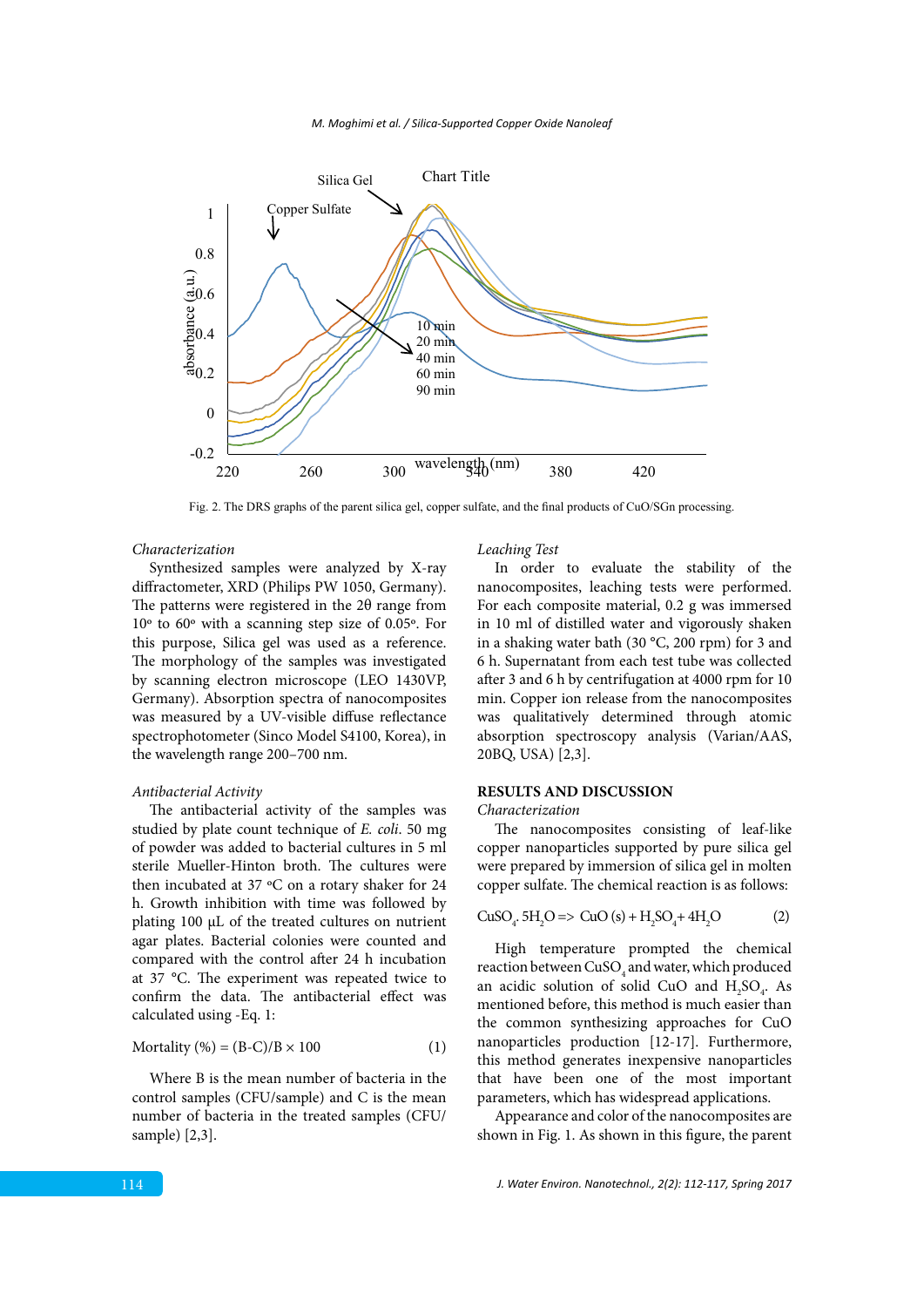*M. Moghimi et al. / Silica-Supported Copper Oxide Nanoleaf*



Fig. 3. Typical SEM image of (a) parent silica gel and CuO/SGn produced by immersion times of (b) 40, (c) 60, and (d) 90 min.

|                         |     | Copper Concentration in Water (ppm) |           |     |       |
|-------------------------|-----|-------------------------------------|-----------|-----|-------|
| Ion exchange time (min) |     | MML.                                | 40        | 60  | 90    |
| Contact time (h)        | 3 h | $\Omega$                            | $4.3$ 7.7 |     | 11.65 |
|                         | 6 h | $^{\circ}$                          | 6.1       | 7.9 | 12.2  |

Table 1. Copper concentration in water at different contact times between CuO/SGn and the aqueous media.

silica gel color was white. After nanocomposite production, the color of composites changed to greenish. Fig. 1 shows that increasing immersion time in molten salt enhances nanocomposites color change. The color changes are a result of the amount of copper oxide loaded onto the silica gel or the aggregation of nanoparticles on the surface of the silica gel [17]. Other studies reported that nanoparticles coated with Ag, Zn, and Cu on bentonite (white) or silica gel (no color) be broadening of the peak bet change substrate color [2,4]; for example, coating nanoparticles of ZnO and Ag on bentonite and silica gel changes the parents color to cream [2] and yellow-brown [4], respectively. Therefore, color change is a sign for loading of nanoparticles on silica gel.

> Fig. 2 shows that silica gel has a maximum absorption peak around 304 nm and pure

 $CuSO<sub>4</sub>$ :5H<sub>2</sub>O has two maximum absorption peaks around 243 and 304 nm. After composite formation, the absorption band of pure CuSO4.5H2O gradually red shifts from 304 nm to a wavelength of 314 to 320 nm, and the absorption band at 243 nm has disappeared. These changes indicate that copper oxide nanoparticles have formed on the silica gel surface. On the other hand, longer immersion of silica gel in the molten copper sulfate results in the broadening of the peak between 314–320 nm. According to the previous findings, the broadening absorption peak of a nanoparticle corresponds to the wider dispersion of synthesic nanoparticles sizes [18, 4]. Therefore, it can be concluded that the increased immersion time resulted in the formation of nanoparticles of various sizes.

To better characterize CuO/SGn, its morphology was observed by SEM at different immersion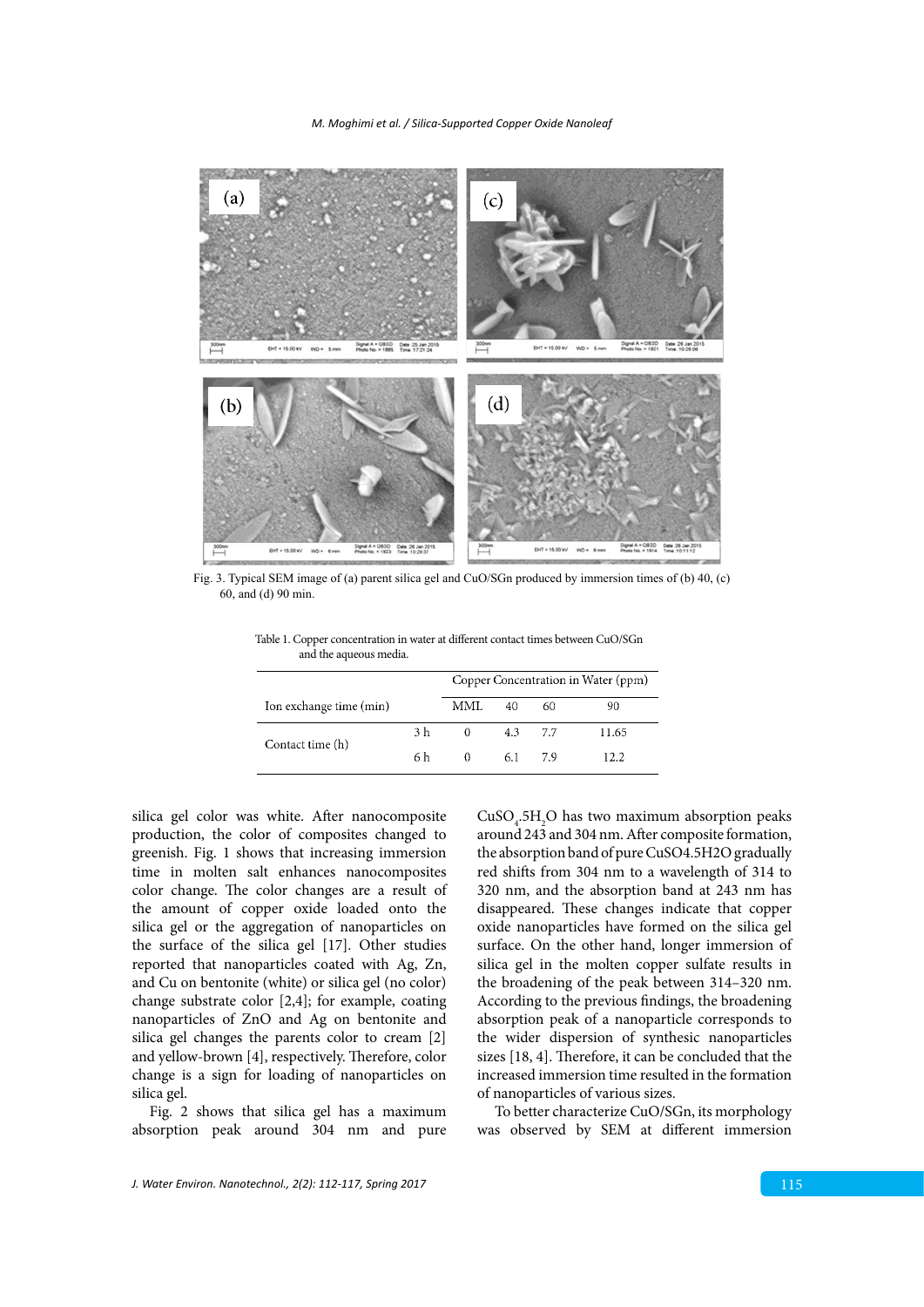

Fig. 4. XRD patterns of silica gel and CuO/SGn Fig. 4. XRD patterns of silica gel and CuO/SGn

times. Fig. 3 shows SEM images of the CuO/SGn. No leaf-like CuO particles were deposited on the silica surface from samples with a process time of less than 40 min. By increasing immersion time to 40 min, leaf-like shapes appeared (Fig. 3b), and the amount of nanoleaves increases with higher annealing time (Figs. 3c and 3d). The silica surface was relatively covered with CuO leaves at 90 min immersion time (Fig. 3d). Interestingly, the produced particles show leaf-like morphology of similar size on the silica surface. Fig. 3 also shows that the samples obtained from longer immersion time have smaller-sized particle leaves.

The diffraction peaks at approximately 35.5° and 38.7° were indexed to the monoclinic structure of the CuO phase (Fig. 4). Thus, CuO formed on the silica surface, as expected from other studies [12, 15]. The XRD pattern of CuO/SGn shows very weak diffraction peaks corresponding to the crystallites of the copper species, which may result from the high dispersion of copper species on the substrates surface.

#### *Leaching Test*

Table 1 shows the amount of copper released into the aqueous media is a function of the contact time between phases. CuO/SGn prepared with immersion time of 90 min releases a maximum amount of copper after 6 h contact with water. It should be mentioned that the condition of this test is very violent compared with the laminar flow of water in water handling operations. The obtained results indicate that these materials pose no risk to drinking water treatment since the leached metals are quite limited and in acceptable concentrations.

#### *Antibacterial Assay*

The antibacterial properties of CuO/SGn were studied against gram-negative *E. coli*. The effect of synthesis time on the antibacterial properties of

| Ionexchangetime.  |                      |          |
|-------------------|----------------------|----------|
| Ion exchange Time | Number of Colonies   | Mortaliy |
| (min)             | (CFU)                | (%)      |
| Silica gel        | $7.4 \times 10^{14}$ |          |
| 10                | $2.0 \times 10^{14}$ | 73.33    |
| 20                | $2.5 \times 10^{12}$ | 99.67    |
| 40                | $1.4 \times 10^{12}$ | 99.81    |
| 60                | $9.0 \times 10^{11}$ | 99.90    |
| 90                | $3.0 \times 10^{11}$ | 99.96    |

Table 2. Antibacterial activity of CuO/SG nanocomposites

the CuO/SGn is presented in Table 2. Parent silica gel showed no antibacterial activity. On the other hand, all fabricated composites containing CuO nanoparticles displayed antibacterial properties against *E. coli* with high mortality. The total numbers of bacteria for samples were approximately  $7.5 \times 10^{14}$  CFU/ml at zero contact time. These amounts declined considerably (more than 99% for *E. coli*) for doped silica-treated samples with CuO nanoparticles, but increased for control samples (undoped silica).

As can be seen from Table 2, bacterial growth was increasingly inhibited with enhanced immersion time of the CuO/SGn samples in molten salt. Researchers acknowledge that the antibacterial activity of metallic nanoparticles is strongly correlated with their sizes and loading [2,3,7]. The CuO/SGn with 10 min immersion time showed less antibacterial activity. This may result from lower loading of CuO nanoparticles. The samples prepared with longer immersion time revealed more strongly inhibited bacterial growth (Table 2).

The cell walls of viable bacteria usually are negatively charged due to functional groups such as carboxylates present in lipoproteins at the surface. CuO/SG attracts bacteria by electrostatic forces and immobilizes them on the surface. CuO may also disassociate and directly exert its antimicrobial effect on the bacteria in the dispersion [18]. As mentioned previously, increasing synthesizing time enhances antibacterial properties. The SEM images demonstrate that longer process time results in loading more nanoparticles. On the other hand, release test for the sample produced in 90 min shows greater antibacterial activity. These results support each other and concur with others findings  $(2-4).$ 

## **CONCLUSION**

In this research, CuO/SG was successfully synthesized by a fast and simple method. The results demonstrated that immersion time affected